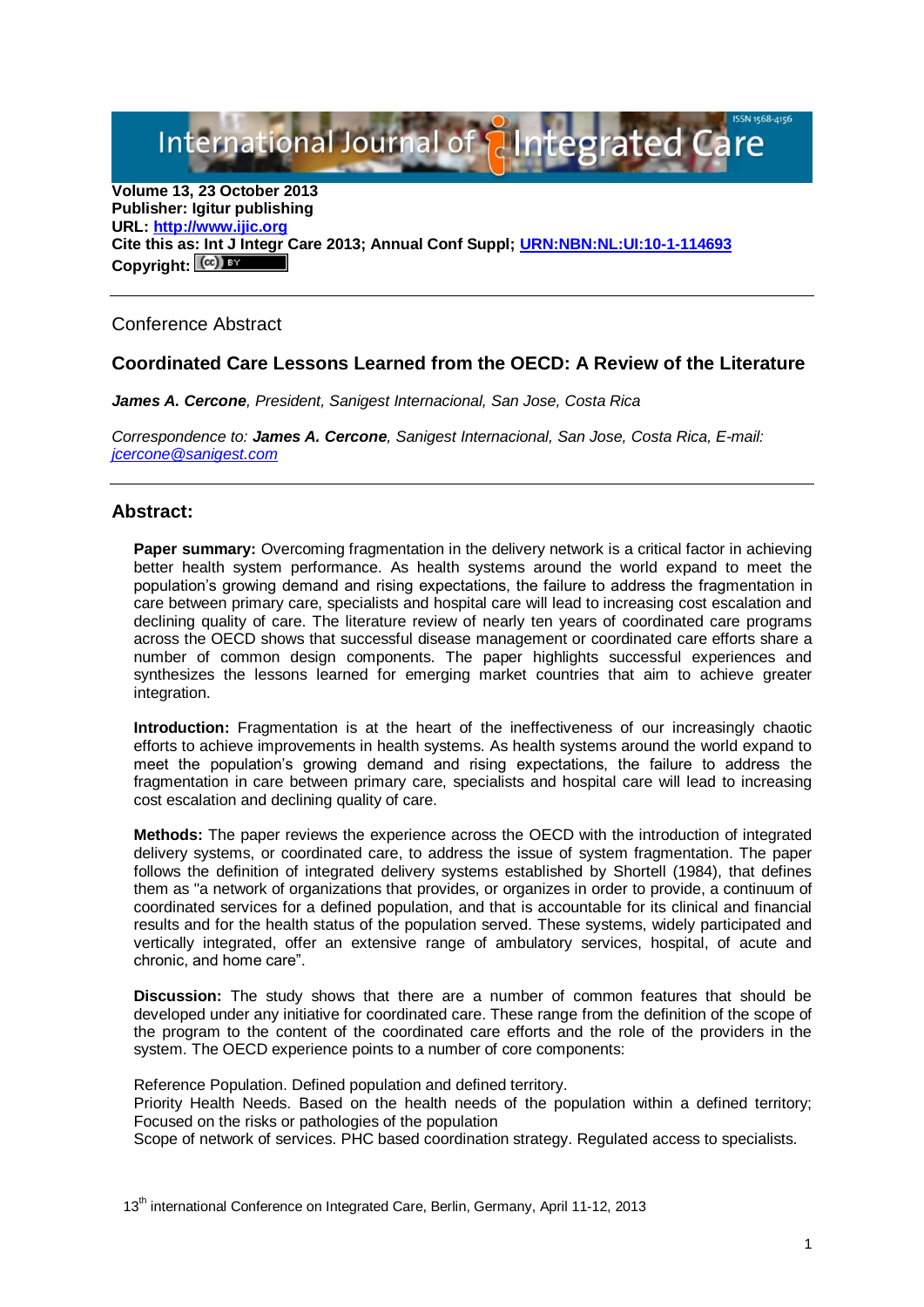*International Journal of Integrated Care – Volume 13, 23 October –* URN:NBN:NL:UI:10-1-114693*– http://www.ijic.org/*

Integrated and coordinated model of care. PHC based coordination strategy . Mechanisms for integration and coordination among the levels, including clinical and non-clinical coordination case management.

Organized support systems. Electronic medical record or consultation form. The strategy of contracting (and financing) aligns incentives and strengthens the integration of the network. A system of financial management devised for the network

Distribution of Roles. Mission and clear vision for the network – or specific group of patients. Have a single governance structure. Involvement of healthcare teams in the planning and management of network

Measurement of impact of services. Establish system of learning and dissemination of good practices with other networks. Information systems functioning in support of the network with EMR and data exchange for all support systems (lab, diagnostics, etc). Use of performance monitoring and audit systems.

**Results:** The experiences across the OECD show that significant improvements are possible in the decline in readmission rates, improvements in survival rates and small changes in outcomes, such as glucose levels for diabetics. These often come at slightly higher costs. Successful programs in the OECD show a number of common lessons learned.

**Lesson 1.** Integrate for the right reasons. Successful integrated systems have grown organically; situations where top-down attempts to integrate care, for example through vertical integration or mergers of service providers, have often had less happy outcomes. The objectives of integration need to be made explicit. If they include reduction in use of hospital beds, then the implications within the current payment by results system need to be addressed.

Lesson 2. Don't necessarily start by integrating organizations Integration that focuses mainly on bringing organizations together is unlikely to create improvements in care for patients. There is also the danger that integration might act only to distract local personnel. An alternative approach is to begin integration at the front line, which has a direct impact on the patient experience; the most apt organizational supports for service provision might be identified. Excessive focus on patient pathways might lead to loss of the benefits of overall service co-ordination, for example in managing comorbidities.

**Lesson 3**. Ensure that local contexts are supportive of integration. This review identifies several key contextual elements that are important to successful integration. They include a culture of quality improvement, a history of trust between partner organizations, existing multidisciplinary teams, integration of personnel who are open to collaboration and innovation, and effective and complementary communications and IT systems.

**Lesson 4**. Be aware of local cultural differences. Several cases reported in this review demonstrate the very significant challenge of bringing together organizational cultures that have, in many cases, evolved separately over decades. Clearly, this is an obstacle that must be considered when planning future integration.

Lesson 5. Ensure that community services don't miss out. One of the most valuable potential outcomes of vertical integration is better integration of community services. King et al (2001) notes the existence of longstanding power imbalances between acute and community services which make such integration a challenge.

**Lesson 6.** Provide the right incentives. It is important that frontline staff recognize and buy into the integration process. Shortell (2000) suggests that this requires not just persuasion from a clinical standpoint, but also financial incentives.

**Lesson 7.** Don't assume economies of scope and scale. Significant improvements in quality of care could follow better co-ordination of previously fragmented service providers. Potential economies of scope and scale are likely to take time to achieve, however, and much evidence

13<sup>th</sup> international Conference on Integrated Care, Berlin, Germany, April 11-12, 2013